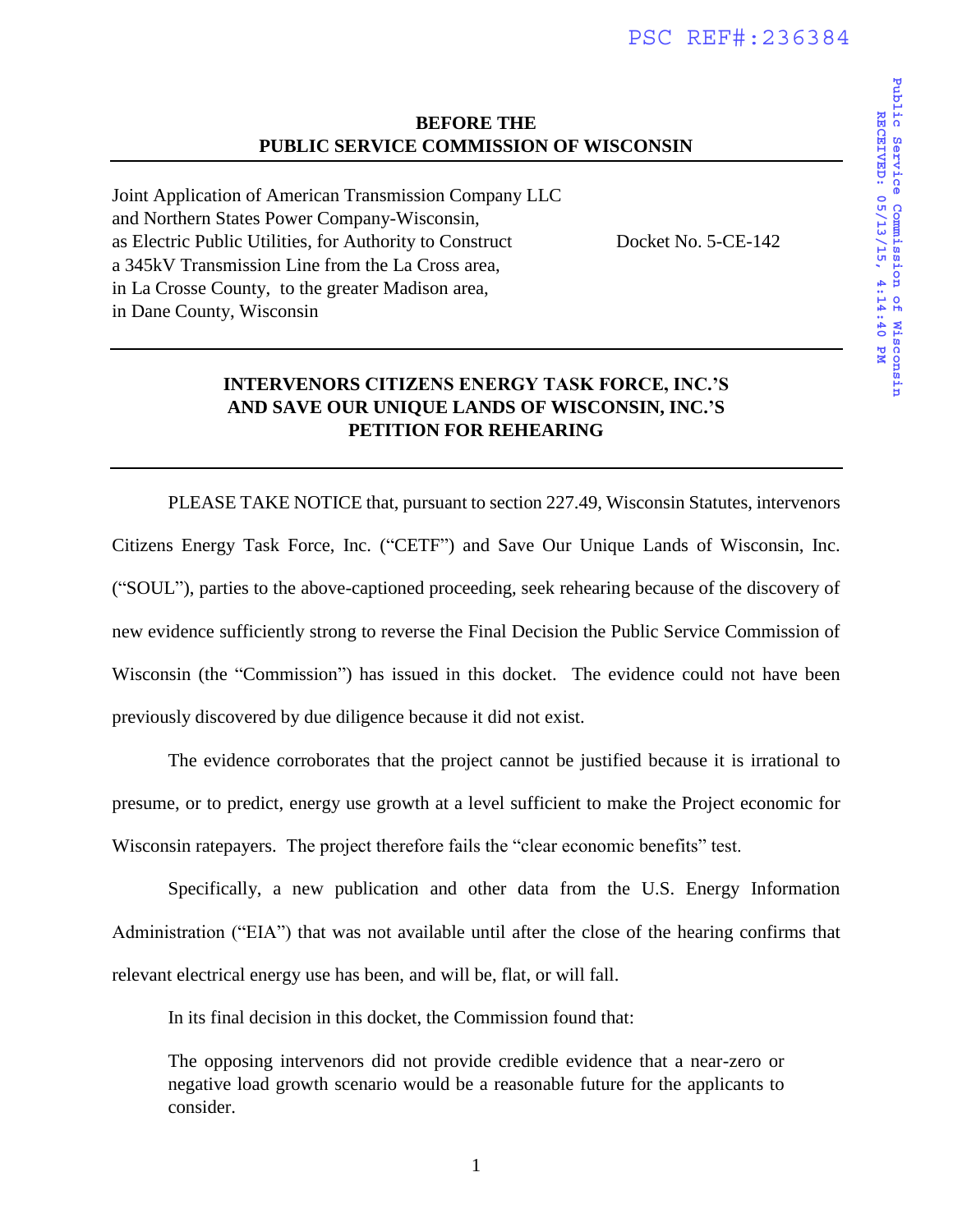Final Decision (PSC REF#:235295), p. 14.

l

The new evidence corroborates that evidence provided by intervenors SOUL and CETF, re-confirming that a near-zero or negative load growth scenario represents not just "a reasonable future," without which the Applicants' analysis is incomplete, but "the most" reasonable future, without which the Applicants' analysis is misleading.

In support of this petition, SOUL and CETF here present, as Exhibit A, an EIA spreadsheet depicting low or negative growth.<sup>1</sup> Subsets of the data generated as spreadsheets by EIA's website in response to website queries show:

a. Electricity sales in Wisconsin have fallen to below the level of 2005 (Exhibit  $B^2$ ):



b. The trend of flat or no growth is apparent across the United States (Exhibit  $C^3$ ):

<sup>&</sup>lt;sup>1</sup> Available at: [http://www.eia.gov/electricity/data/eia826/xls/sales\\_revenue.xls](http://www.eia.gov/electricity/data/eia826/xls/sales_revenue.xls) (Verified May 12, 2015); Note: Data after December, 2013 is labeled "preliminary." Per an email communication from staff (Channele Wirman) of the Energy Information Administration on May 12, 2015: "Preliminary data is estimated using a multivariable regression model based on a sample of respondents. The sample covers about 90% of the sales and revenue data in a 'cut-off sample' of the large utilities. Final data is published annually. The difference between preliminary and final is usually less than 1%."

<sup>&</sup>lt;sup>2</sup> Data from [http://www.eia.gov/electricity/data/eia826/xls/sales\\_revenue.xls](http://www.eia.gov/electricity/data/eia826/xls/sales_revenue.xls) and on line table tools. (Verified May 12, 2015)

<sup>&</sup>lt;sup>3</sup> Data from [http://www.eia.gov/electricity/data/eia826/xls/sales\\_revenue.xls](http://www.eia.gov/electricity/data/eia826/xls/sales_revenue.xls) and on line table tools. (Verified May 12, 2015).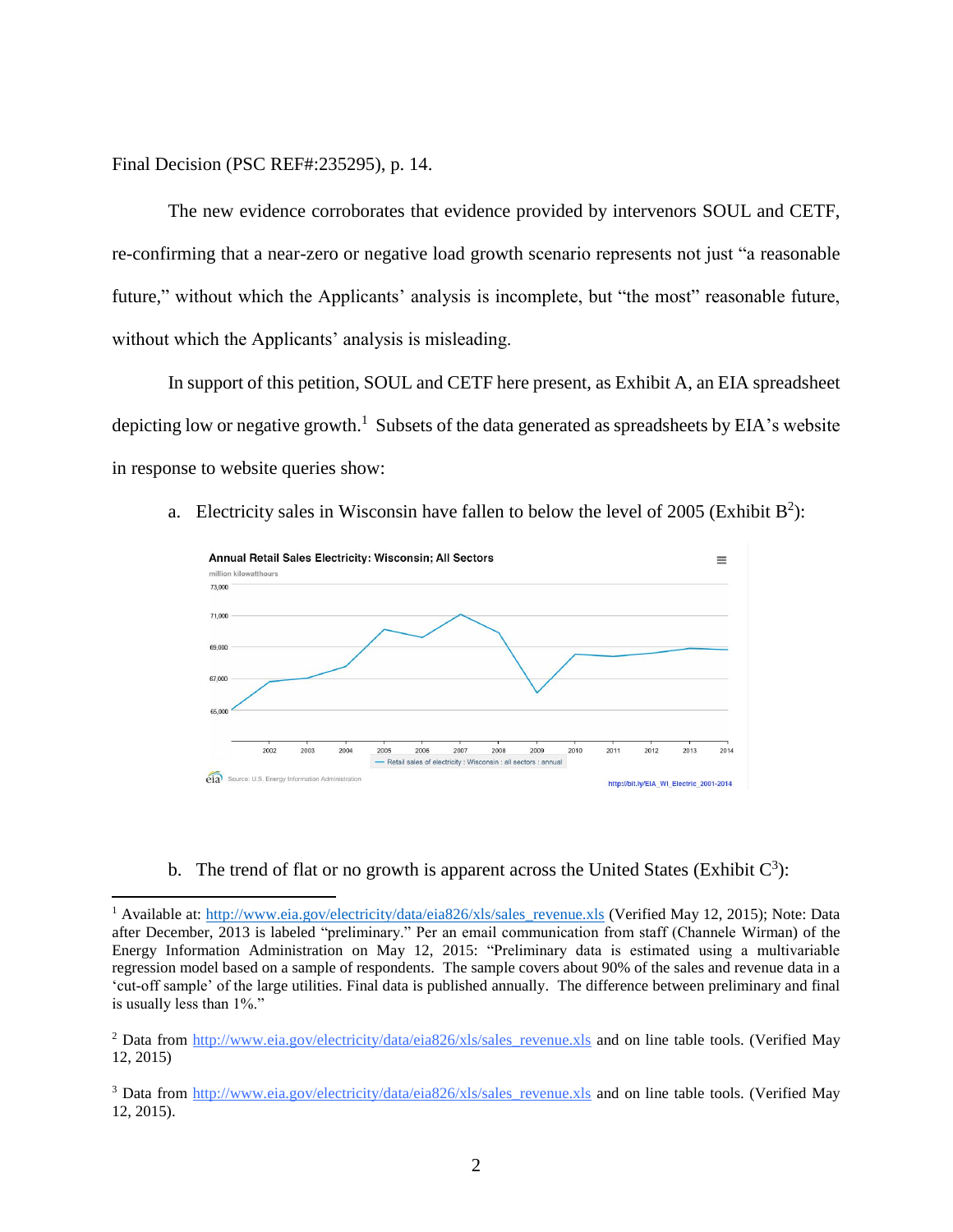

c. However, the trend is different in different states, with some states increasing and others decreasing; an April, 2015, the federal Department of Energy published the Quadrennial Energy Review ("QER") (Exhibit D) showing Wisconsin to be among those decreasing. 4



There is a considerable variation in electricity retail sales among states and by region, ranging from an increase of 27 percent in North Dakota to a<br>decrease of 11 percent in Kentucky; these variations are due in part to

The trend identified in the QER is reconfirmed by the most recent data. Because of reductions in electrical use, the conclusion that Applicants' range of plausible futures represents

 $\overline{\phantom{a}}$ 

<sup>4</sup> Figure 1-3, Quadrennial Energy Review (QER): Energy Transmission, Storage, and Distribution Infrastructure, U.S. Department of Energy, April 2015, p. 1–[9 http://energy.gov/epsa/downloads/quadrennial-energy-review-full-report.](http://energy.gov/epsa/downloads/quadrennial-energy-review-full-report)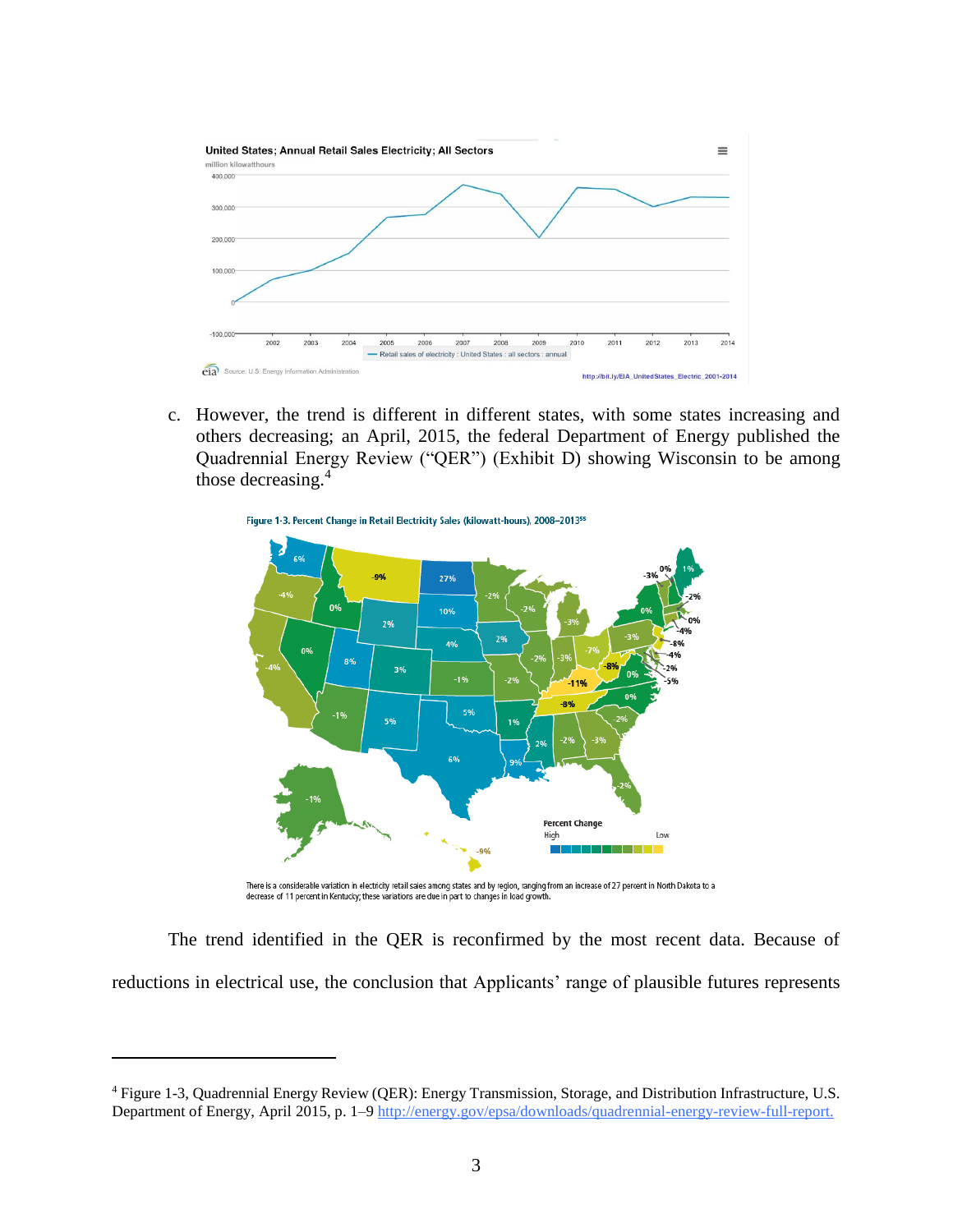"a reasonable range" (Final Decision (PSC REF#:235295), p. 13) is not supportable. Near zero or negative load growth is, instead, the most likely future, and should have been the default around which sensitivity analyses were defined.

Notably, according to the EIA:

 $\overline{\phantom{a}}$ 

Factors contributing to the lower rate of growth include slower population growth, market saturation of electricity-intensive appliances, improvements in the efficiency of household appliances, and a shift in the economy toward a larger share of consumption in less energy-intensive industries.<sup>5</sup>

These findings confirm that the real-world effect of strategies proposed in the "No Wires" alternative to the Transmission Project is to reduce or obviate the need to invest in transmission.

Data demonstrating an overall reduction in electricity consumption now spanning 10 years, and including periods of economic prosperity, recession, and recovery, demonstrates that is irrational for the Commission to commit ratepayers to long term obligations based on expectations that energy use will grow sufficiently to justify the expense.

By way of explaining the significance of the evidence and the issue it presents, it is noteworthy that the Commission has already obligated Wisconsin ratepayers to pay costs for an approved "economic" project based on growth that has not materialized. The decision was taken pursuant to an ostensible "strategic flexibility" analysis very similar to the one Applicants presented here. In Docket No. 137-CE-149do (Paddock-Rockdale) the Applicant, ATC, one of the Applicants here, indicated it was using the same "strategic flexibility" analysis that Applicants presented here:

During the 40-year life of the project, actual events are expected to fall somewhere between the defined futures most of the time and only occasionally fit within a

<sup>5</sup> 2015 Energy Outlook With Projections to 2040, U.S. Energy Information Administration, April 2015, p. 8, [http://www.eia.gov/forecasts/aeo/pdf/0383\(2015\).pdf](http://www.eia.gov/forecasts/aeo/pdf/0383(2015).pdf) Accord: Direct-CETF/SOUL-Powers, PSC Ref 224737, [http://psc.wi.gov/apps35/ERF\\_view/viewdoc.aspx?docid=224737](http://psc.wi.gov/apps35/ERF_view/viewdoc.aspx?docid=224737)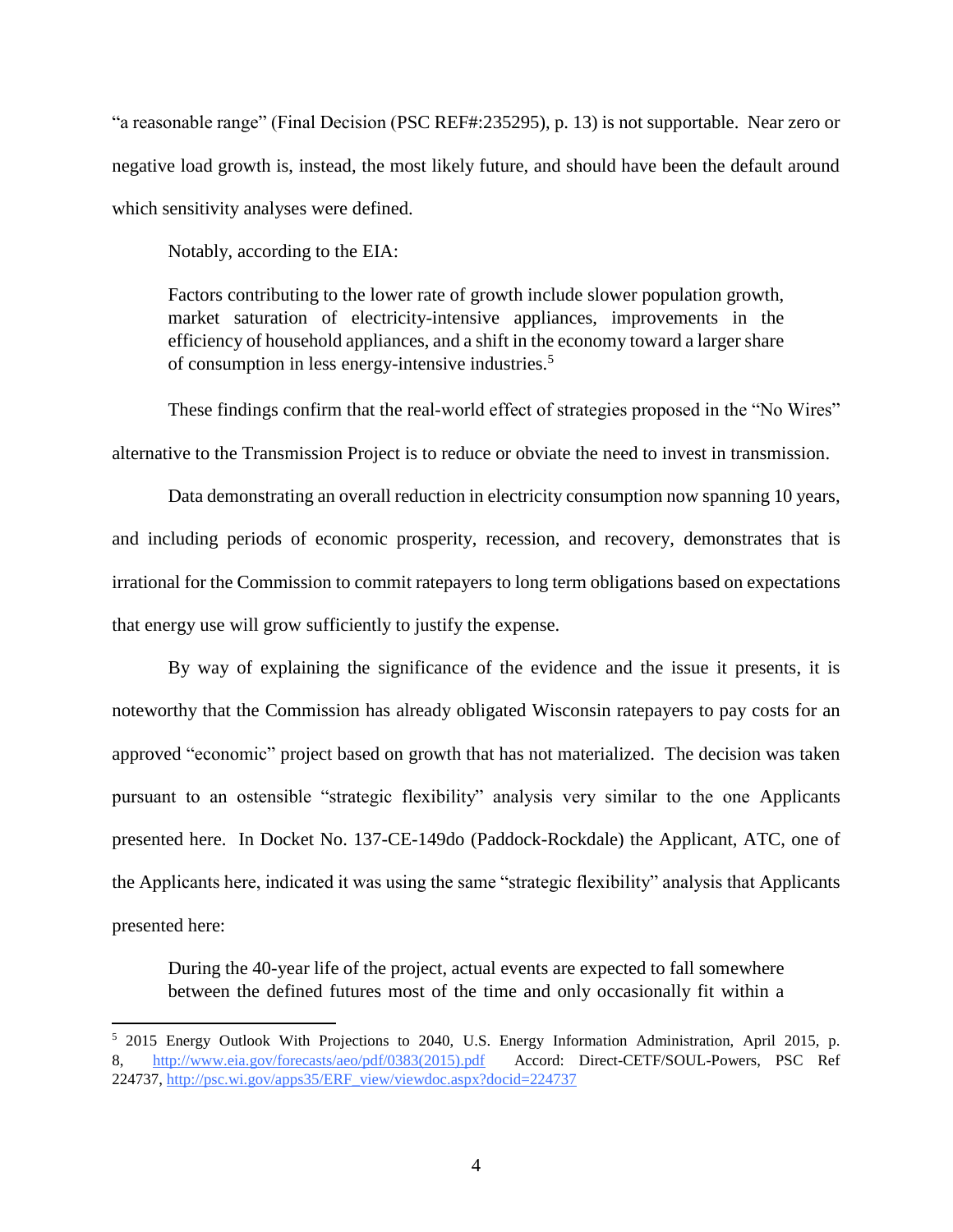particular future. The premise of this approach, known as Strategic Flexibility, is that if Paddock-Rockdale performs well in these futures, it is a robust project that would produce benefits for ratepayers.

Final Decision, June 13, 2008, PSCW Docket 137-CE-149, p. 9.

The premise underlying approval of the Project has been falsified by events: growth was overestimated. ATC's planning analysis recognized that the project would be uneconomic at an annual growth rate less than .5%.<sup>6</sup>

|                 | <b>S MILLIONS</b> |         |             |          |        |            |        |
|-----------------|-------------------|---------|-------------|----------|--------|------------|--------|
| Paddock -       | Robust            | Robust  | High plant  | High     | Slow   | Fuel       | High   |
| <b>Rockdale</b> | economy           | economy | retirements | environ- | growth | supply     | growth |
|                 | w/out             | w/NLAX- |             | mental   |        | disruption | WI     |
|                 | NLAX-             | COL.    |             |          |        |            |        |
|                 | COL               |         |             |          |        |            |        |
| <b>APC</b>      |                   |         |             |          |        |            |        |
|                 | 341               | 299     | 574         | 82       | (62)   | 575        | 265    |
| 70%/30/         |                   |         |             |          |        |            |        |
| ℅               | 529               | 455     | 950         | 132      | (47)   | 956        | 544    |
| <b>LLMP</b>     |                   |         |             |          |        |            |        |
|                 | 968               | 819     | 1,826       | 249      | (12)   | 1,843      | 1,196  |
| <b>ATC</b>      |                   |         |             |          |        |            |        |
| Customer        | 409               | 356     | 710         | 104      | (56)   | 710        | 365    |
| <b>Benefit</b>  |                   |         |             |          |        |            |        |

Table 1 Net Present Value of Net Benefits<sup>5</sup>

See: Table 1, p.5, Exhibit 1 Part 25 of 76 - Paddock-Rockdale 345 kV Access Project CPCN Application Appendix C, PSC REF #: 75598.7

Contrary to the premise underlying approval of the Paddock-Rockdale Project, slow growth has materialized. Furthermore, it is notable that even the predicted benefits of the Paddock-Rockdale project were contemplated to be substantially reduced by construction of the longest segment of the Badger-Coulee Project, depicted in the third column above. The Commission has nowhere addressed these interactive impacts here.

 $\overline{\phantom{a}}$ 

<sup>&</sup>lt;sup>6</sup> See: Table 6, p. 20, Exhibit 1 Part 25 of 76 - Paddock-Rockdale 345 kV Access Project CPCN Application Appendix C (PSC Ref. # 75598).

<sup>7</sup> Accessible at [http://psc.wi.gov/apps35/ERF\\_view/viewdoc.aspx?docid=75598.](http://psc.wi.gov/apps35/ERF_view/viewdoc.aspx?docid=75598)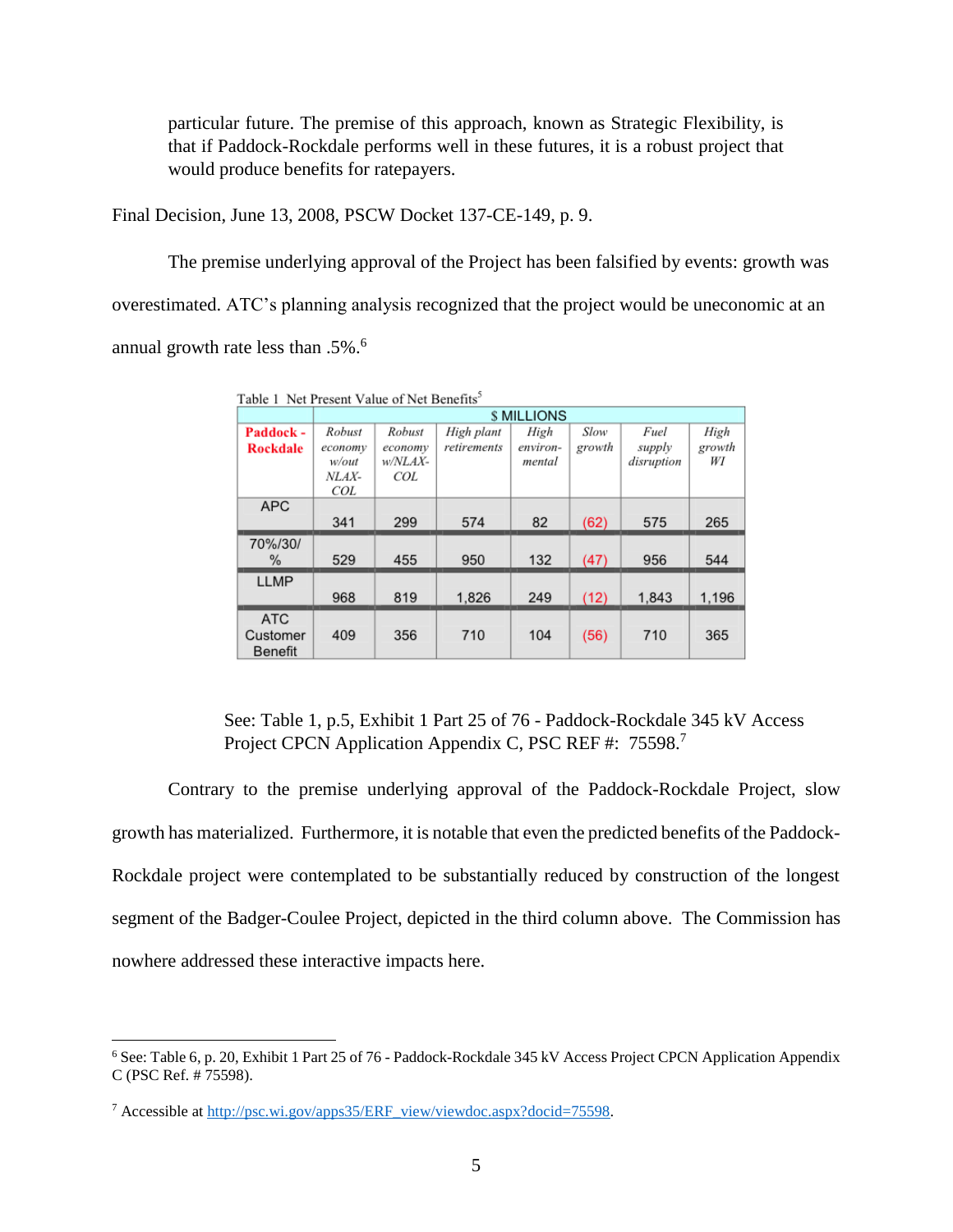Decisions favored by Applicants can impose unwarranted costs on ratepayers and the

Wisconsin economy:

## **Cost-Benefit Analyses**

The current construction cycle in Wisconsin has placed strong upward pressure on rates. Electric rates that are not competitive with other states in the region will have adverse economic development impacts in Wisconsin. Future EHV applications must contain sufficient information to demonstrate that the investment will provide real, quantifiable economic and system reliability benefits to Wisconsin ratepayers. Proposed EHV projects must pass a well designed and thorough cost-benefit analysis, inclusive of a revenue requirement analysis. For example, similar to analyses conducted as part of Commission staff's draft on the ASI, cost-benefit analyses need to identify appropriate ratepayer first-savings and break-ahead points.

Commission Staff Final Report On Transmission Access, p. 3, PSC REF#51295 [http://psc.wi.gov/apps35/ERF\\_view/viewdoc.aspx?docid=51295](http://psc.wi.gov/apps35/ERF_view/viewdoc.aspx?docid=51295)

Caution is warranted to avoid these impacts:

# **Legal Standards**

" . . . any new EHV project should adhere to the principle of protecting the ratepayer from unjust or unreasonable costs or risks..."

Commission staff final report on transmission access, PSC REF # 51295 [http://psc.wi.gov/apps35/ERF\\_view/viewdoc.aspx?docid=51295](http://psc.wi.gov/apps35/ERF_view/viewdoc.aspx?docid=51295)

"Economic" transmission projects are particularly vulnerable to changes in use. Because

new evidence has confirmed that growth is not materializing to justify the Project proposed by

the applicants, and because the evidence shows the range of growth assumptions that Applicants

proposed in their strategic analysis to be too high in comparison with historical information and

new information, SOUL and CETF:

1. Petition the Commission for re-hearing;

To avoid repeating the error in Paddock-Rockdale, ask the Commission, in advance of rehearing, to direct the Applicants to produce new economic analysis incorporating a range of growth rates at which the Project would no longer produce positive net present value for Wisconsin ratepayers.